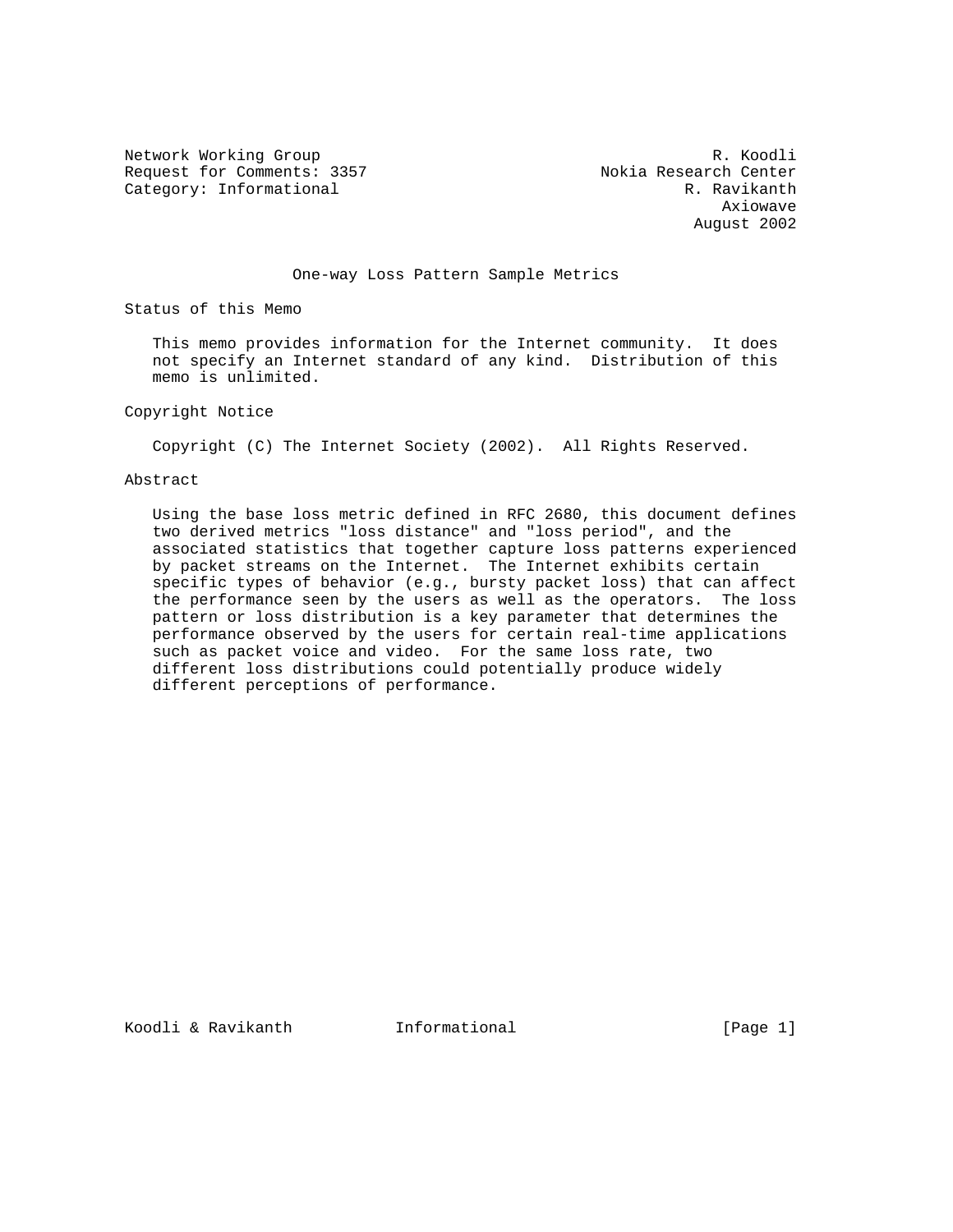Table of Contents

| 1.<br>Introduction<br>2. Terminology                                | 3<br>$\overline{3}$ |
|---------------------------------------------------------------------|---------------------|
| 3. The Approach                                                     | $\overline{3}$      |
| 4. Basic Definitions                                                | 4                   |
| Definitions for Samples of One-way Loss Distance, and One-way<br>5. |                     |
| Loss Period                                                         | 5                   |
| 5.1. Metric Names                                                   | 5                   |
| 5.1.1. Type-P-One-Way-Loss-Distance-Stream                          | 5                   |
|                                                                     | 5                   |
| 5.1.2. Type-P-One-Way-Loss-Period-Stream                            | 5                   |
| 5.3. Metric Units                                                   | 5                   |
|                                                                     | 5                   |
| 5.3.1. Type-P-One-Way-Loss-Distance-Stream                          |                     |
| 5.3.2. Type-P-One-Way-Loss-Period-Stream                            | 5                   |
|                                                                     | $\overline{6}$      |
| 5.4.1. Type-P-One-Way-Loss-Distance-Stream                          | 6                   |
| 5.4.2. Type-P-One-Way-Loss-Period-Stream                            | 6                   |
|                                                                     | 6                   |
|                                                                     | 7                   |
| 5.6. Discussion                                                     | 8                   |
| 5.7. Sampling Considerations                                        | 8                   |
| 5.8. Errors and Uncertainties                                       | 8                   |
| 6. Statistics                                                       | 9                   |
| 6.1. Type-P-One-Way-Loss-Noticeable-Rate                            | 9                   |
| 6.2. Type-P-One-Way-Loss-Period-Total                               | 9                   |
| 6.3. Type-P-One-Way-Loss-Period-Lengths                             | 10                  |
| 6.4. Type-P-One-Way-Inter-Loss-Period-Lengths                       | 10                  |
| 6.5. Examples                                                       | 10                  |
| 7. Security Considerations                                          | 11                  |
| 7.1. Denial of Service Attacks                                      | 12                  |
| 7.2. Privacy / Confidentiality                                      | 12                  |
|                                                                     | 12                  |
| 8. IANA Considerations                                              | 12                  |
| 9. Acknowledgements                                                 | 12                  |
| 10. Normative References                                            | 12                  |
| 11. Informative References                                          | 13                  |
| Authors' Addresses                                                  | 14                  |
| Full Copyright Statement                                            | 15                  |
|                                                                     |                     |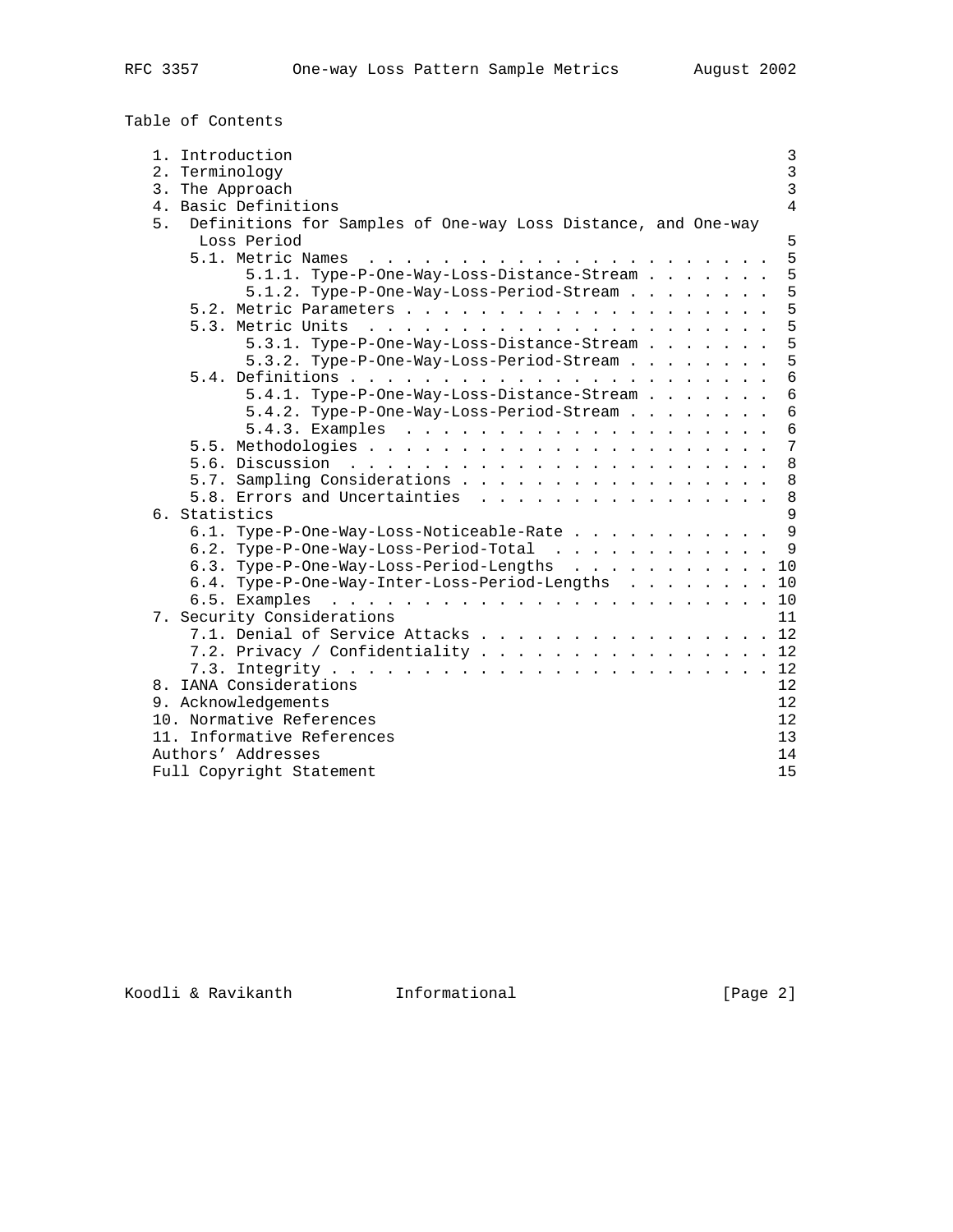#### 1. Introduction

 In certain real-time applications (such as packet voice and video), the loss pattern or loss distribution is a key parameter that determines the performance observed by the users. For the same loss rate, two different loss distributions could potentially produce widely different perceptions of performance. The impact of loss pattern is also extremely important for non-real-time applications that use an adaptive protocol such as TCP. Refer to [4], [5], [6], [11] for evidence as to the importance and existence of loss burstiness and its effect on packet voice and video applications.

 Previously, the focus of the IPPM had been on specifying base metrics such as delay, loss and connectivity under the framework described in RFC 2330. However, specific Internet behaviors can also be captured under the umbrella of the IPPM framework, specifying new concepts while reusing existing guidelines as much as possible. In this document, we propose two derived metrics, called "loss distance" and "loss period", with associated statistics, to capture packet loss patterns. The loss period metric captures the frequency and length (burstiness) of loss once it starts, and the loss distance metric captures the spacing between the loss periods. It is important to note that these metrics are derived based on the base metric Type-P- One-Way-packet-Loss.

2. Terminology

 The key words "MUST", "MUST NOT", "REQUIRED", "SHALL", "SHALL NOT", "SHOULD", "SHOULD NOT", "RECOMMENDED", "MAY", "OPTIONAL", and "silently ignore" in this document are to be interpreted as described in BCP 14, RFC 2119 [2].

3. The Approach

 This document closely follows the guidelines specified in [3]. Specifically, the concepts of singleton, sample, statistic, measurement principles, Type-P packets, as well as standard-formed packets all apply. However, since the document proposes to capture specific Internet behaviors, modifications to the sampling process MAY be needed. Indeed, this is mentioned in [1], where it is noted that alternate sampling procedures may be useful depending on specific circumstances. This document proposes that the specific behaviors be captured as "derived" metrics from the base metrics the behaviors are related to. The reasons for adopting this position are the following:

Koodli & Ravikanth **Informational** [Page 3]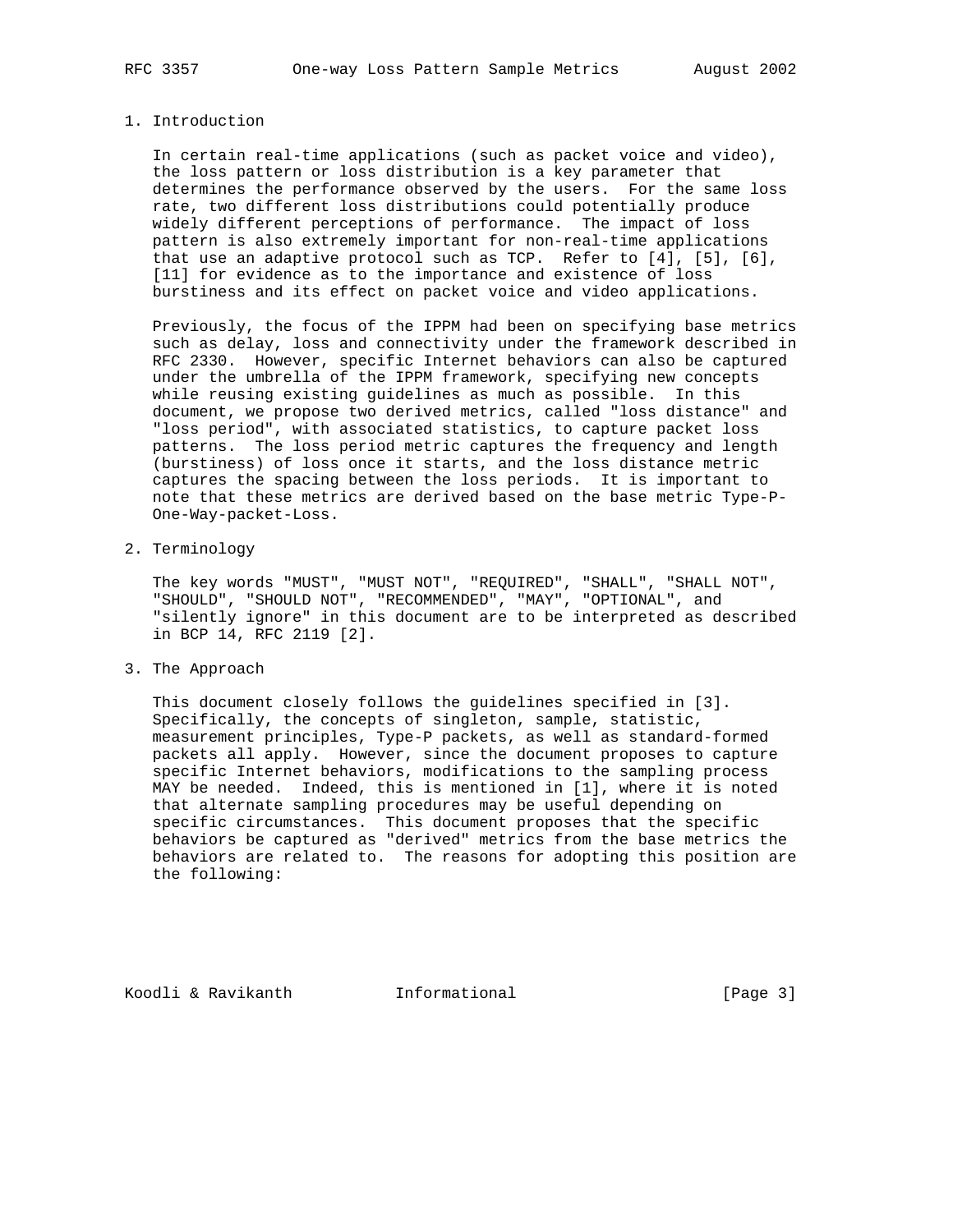- it provides consistent usage of singleton metric definition for different behaviors (e.g., a single definition of packet loss is needed for capturing burst of losses, 'm out of n' losses etc.)
- it allows re-use of the methodologies specified for the singleton metric with modifications whenever necessary
- it clearly separates few base metrics from many Internet behaviors

 Following the guidelines in [3], this translates to deriving sample metrics from the respective singletons. The process of deriving sample metrics from the singletons is specified in [3], [1], and others.

 In the following sections, we apply this approach to a particular Internet behavior, namely the packet loss process.

- 4. Basic Definitions
	- Sequence number: Consecutive packets in a time series sample are given sequence numbers that are consecutive integers. This document does not specify exactly how to associate sequence numbers with packets. The sequence numbers could be contained within test packets themselves, or they could be derived through post-processing of the sample.

Bursty loss: The loss involving consecutive packets of a stream.

- Loss Distance: The difference in sequence numbers of two successively lost packets which may or may not be separated by successfully received packets.
- Example: In a packet stream, the packet with sequence number 20 is considered lost, followed by the packet with sequence number 50. The loss distance is 30.
- Loss period: Let P\_i be the i'th packet. Define f(P\_i) = 1 if P\_i is lost, 0 otherwise. Then, a loss period begins if  $f(P_i) = 1$  and  $f(P_i(i-1)) = 0$ 
	- Example: Consider the following sequence of lost (denoted by x) and received (denoted by r) packets.

r r r x r r x x x r x r r x x x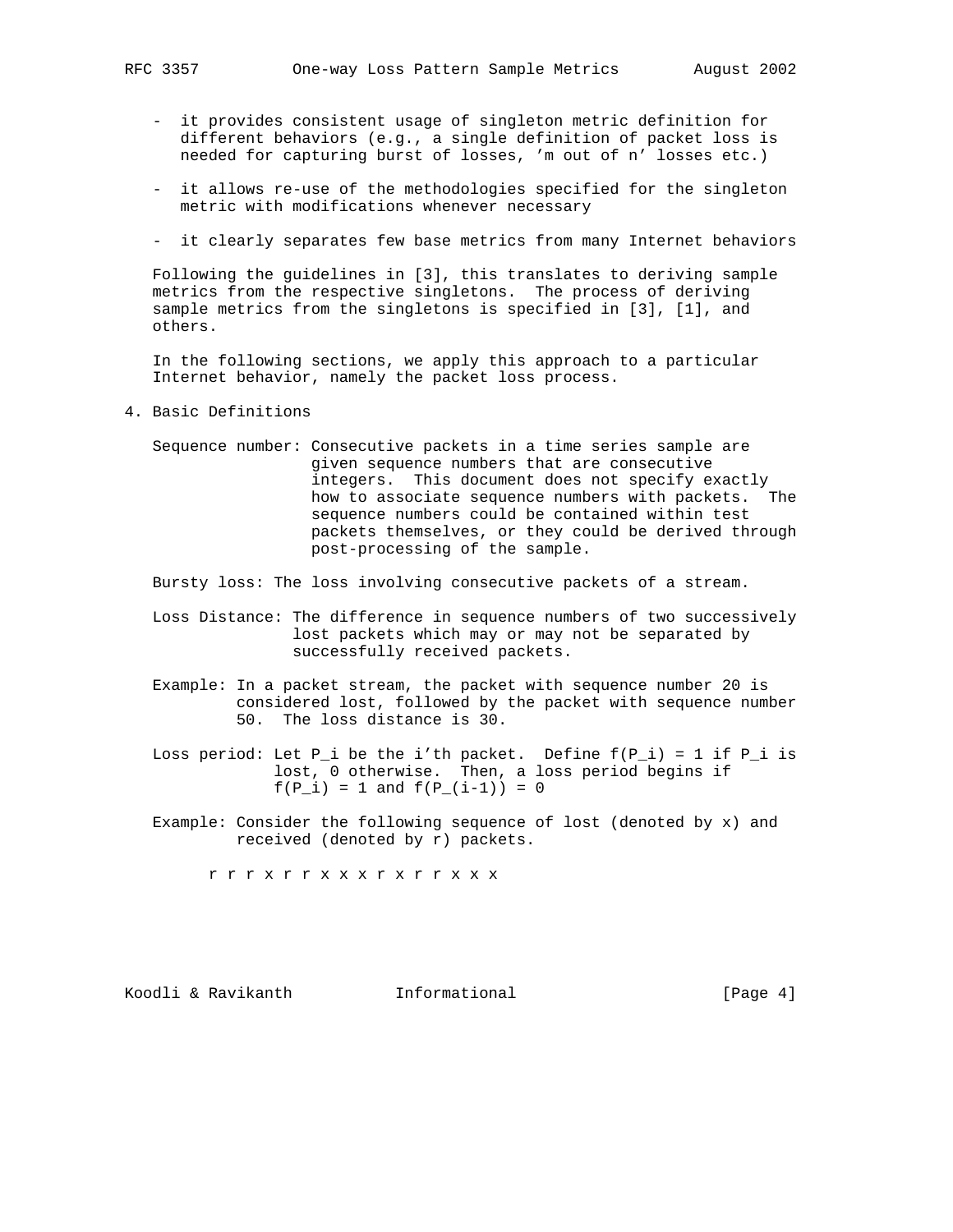Then, with 'i' assigned as follows, 1 1 1 1 1 1 i: 0 1 2 3 4 5 6 7 8 9 0 1 2 3 4 5

 $f(P_i)$  is,

f(P\_i): 0 0 0 1 0 0 1 1 1 0 1 0 0 1 1 1

 and there are four loss periods in the above sequence beginning at P\_3, P\_6, P\_10, and P\_13.

- 5. Definitions for Samples of One-way Loss Distance, and One-way Loss Period
- 5.1. Metric Names
- 5.1.1. Type-P-One-Way-Loss-Distance-Stream
- 5.1.2. Type-P-One-Way-Loss-Period-Stream
- 5.2. Metric Parameters

Src, the IP address of a host

Dst, the IP address of a host

T0, a time

- Tf, a time
- lambda, a rate of any sampling method chosen in reciprocal of seconds
- 5.3. Metric Units
- 5.3.1. Type-P-One-Way-Loss-Distance-Stream

 A sequence of pairs of the form <loss distance, loss>, where loss is derived from the sequence of <time, loss> in [1], and loss distance is either zero or a positive integer.

5.3.2. Type-P-One-Way-Loss-Period-Stream

 A sequence of pairs of the form <loss period, loss>, where loss is derived from the sequence of <time, loss> in [1], and loss period is an integer.

Koodli & Ravikanth **Informational Informational** [Page 5]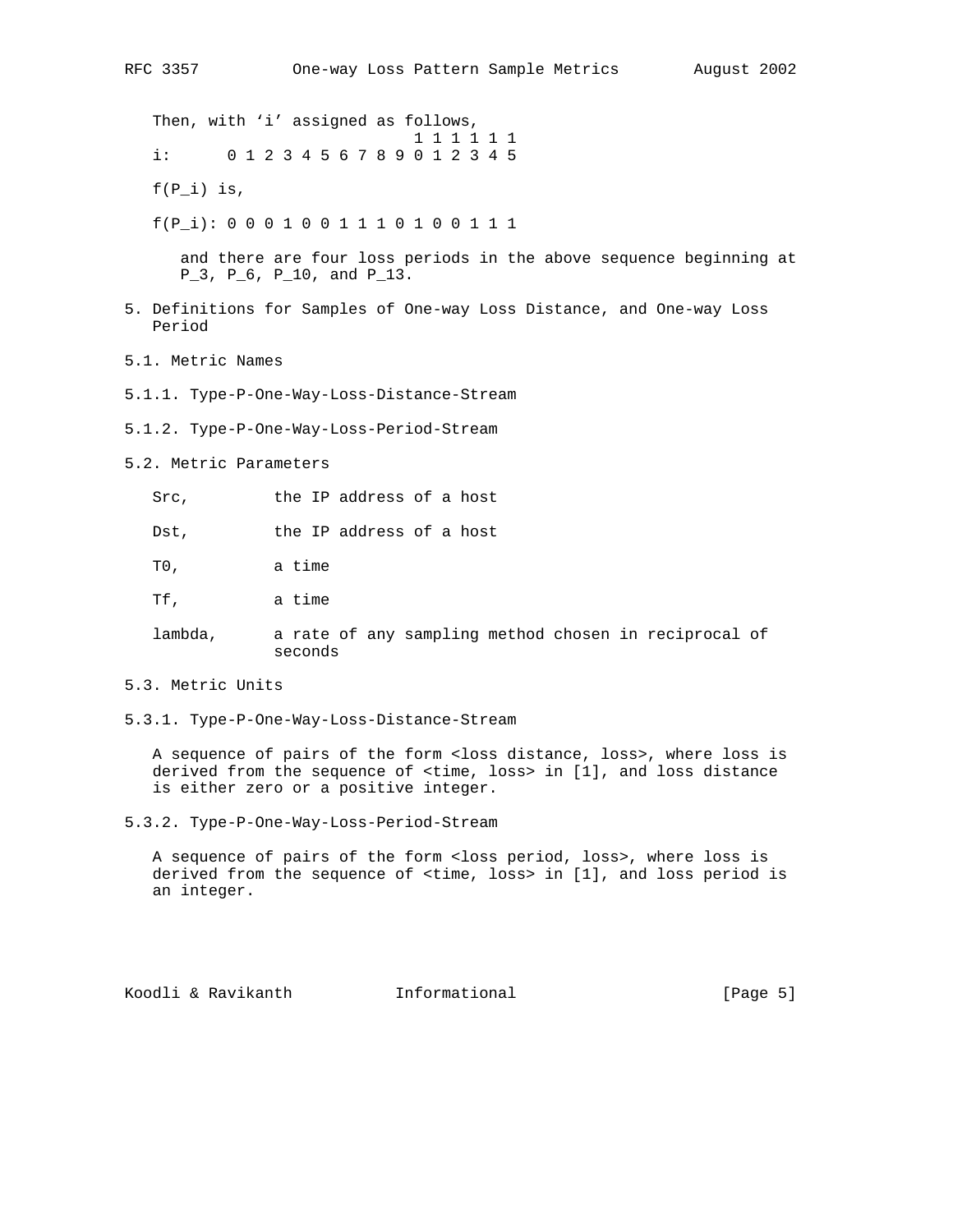# 5.4. Definitions

5.4.1. Type-P-One-Way-Loss-Distance-Stream

 When a packet is considered lost (using the definition in [1]), we look at its sequence number and compare it with that of the previously lost packet. The difference is the loss distance between the lost packet and the previously lost packet. The sample would consist of <loss distance, loss> pairs. This definition assumes that sequence numbers of successive test packets increase monotonically by one. The loss distance associated with the very first packet loss is considered to be zero.

 The sequence number of a test packet can be derived from the timeseries sample collected by performing the loss measurement according to the methodology in [1]. For example, if a loss sample consists of <T0,0>, <T1,0>, <T2,1>, <T3,0>, <T4,0>, the sequence numbers of the five test packets sent at T0, T1, T2, T3, and T4 can be 0, 1, 2, 3 and 4 respectively, or 100, 101, 102, 103 and 104 respectively, etc.

5.4.2. Type-P-One-Way-Loss-Period-Stream

 We start a counter 'n' at an initial value of zero. This counter is incremented by one each time a lost packet satisfies the definition outlined in 4. The metric is defined as <loss period, loss> where "loss" is derived from the sequence of <time, loss> in Type-P-One- Way-Loss-Stream [1], and loss period is set to zero when "loss" is zero in Type-P-One-Way-Loss-Stream, and loss period is set to 'n' (above) when "loss" is one in Type-P-One-Way-Loss-Stream.

 Essentially, when a packet is lost, the current value of "n" indicates the loss period to which this packet belongs. For a packet that is received successfully, the loss period is defined to be zero.

5.4.3. Examples

 Let the following set of pairs represent a Type-P-One-Way-Loss- Stream.

 $\{$  <T1, 0>, <T2, 1>, <T3, 0>, <T4, 0>, <T5, 1>, <T6, 0>, <T7, 1>, <T8, 0>, <T9,1>,<T10,1>}

where T1, T2,.., T10 are in increasing order.

Koodli & Ravikanth **Informational** [Page 6]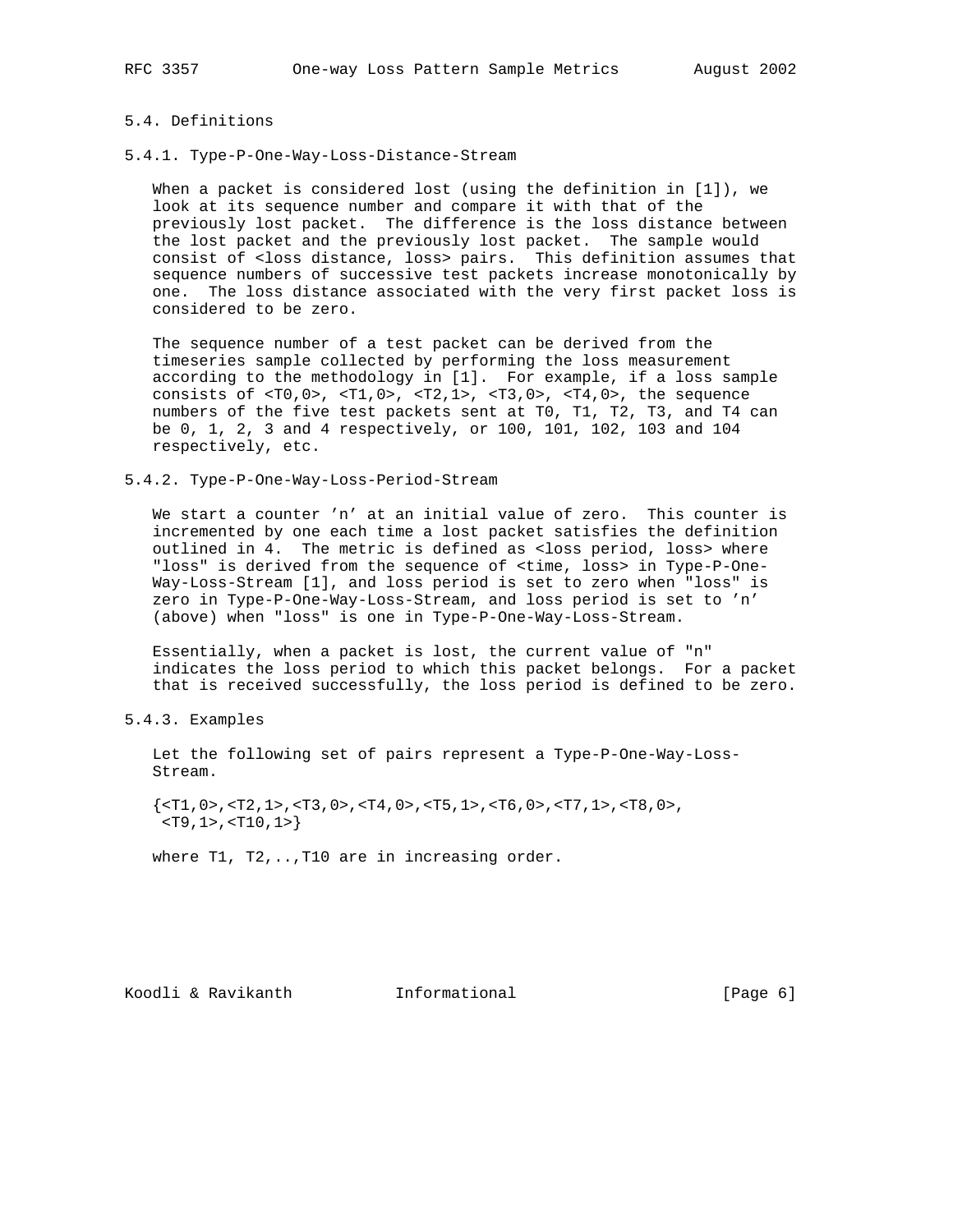Packets sent at T2, T5, T7, T9, T10 are lost. The two derived metrics can be obtained from this sample as follows.

(i) Type-P-One-Way-Loss-Distance-Stream:

 Since packet 2 is the first lost packet, the associated loss distance is zero. For the next lost packet (packet 5), loss distance is 5-2 or 3. Similarly, for the remaining lost packets (packets 7, 9, and 10) their loss distances are 2, 2, and 1 respectively. Therefore, the Type-P-One-Way-Loss-Distance-Stream is:

 $\{<0,0>, <0,1>, <0,0>, <0,0>, <0,0>, <1,1,1\}$ 

(ii) The Type-P-One-Way-Loss-Period-Stream:

 The packet 2 sets the counter 'n' to 1, which is incremented by one for packets 5, 7 and 9 according to the definition in 4. However, for packet 10, the counter remains at 4, again satisfying the definition in 4. Thus, the Type-P-One-Way-Loss-Period-Stream is:

{<0,0>,<1,1>,<0,0>,<0,0>,<2,1>,<0,0>,<3,1>,<0,0>,<4,1>,<4,1>}

5.5. Methodologies

 The same methodology outlined in [1] can be used to conduct the sample experiments. A synopsis is listed below.

 Generally, for a given Type-P, one possible methodology would proceed as follows:

- Assume that Src and Dst have clocks that are synchronized with each other. The degree of synchronization is a parameter of the methodology, and depends on the threshold used to determine loss (see below).
- At the Src host, select Src and Dst IP addresses, and form a test packet of Type-P with these addresses.
- At the Dst host, arrange to receive the packet.
- At the Src host, place a timestamp in the prepared Type-P packet, and send it towards Dst.
- If the packet arrives within a reasonable period of time, the one-way packet-loss is taken to be zero.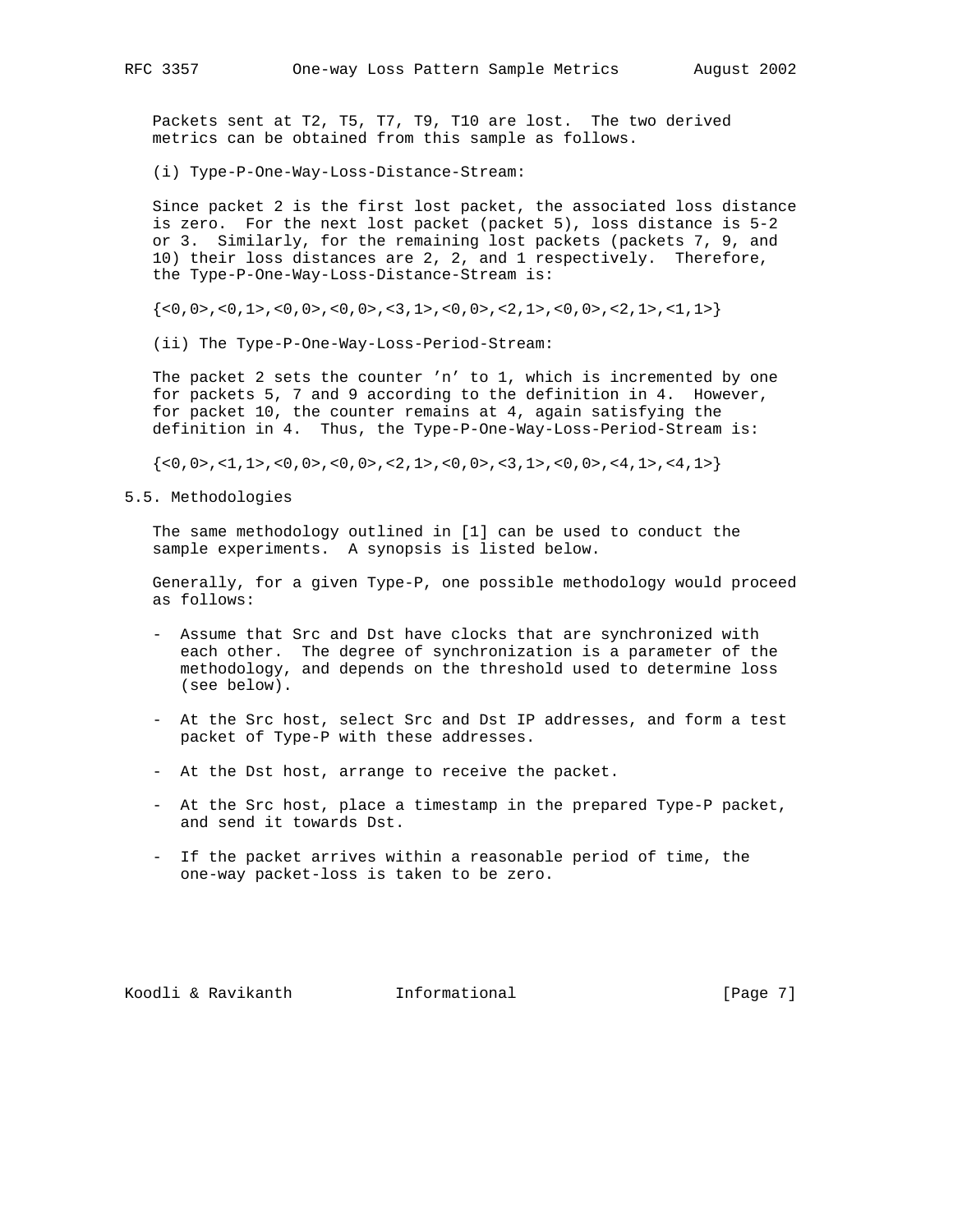- If the packet fails to arrive within a reasonable period of time, the one-way packet-loss is taken to be one. Note that the threshold of "reasonable" here is a parameter of the methodology.

# 5.6. Discussion

 The Loss-Distance-Stream metric allows one to study the separation between packet losses. This could be useful in determining a "spread factor" associated with the packet loss rate. In conjunction, the Loss-Period-Stream metric allows the study of loss burstiness for each occurrence of loss. A single loss period of length 'n' can account for a significant portion of the overall loss rate. Note that it is possible to measure distance between loss bursts separated by one or more successfully received packets. (Refer to Sections 6.4 and 6.5).

## 5.7. Sampling Considerations

 The proposed metrics can be used independent of the particular sampling method used. We note that Poisson sampling may not yield appropriate values for these metrics for certain real-time applications such as voice over IP, as well as to TCP-based applications. For real-time applications, it may be more appropriate to use the ON-OFF [10] model, in which an ON period starts with a certain probability 'p', during which a certain number of packets are transmitted with mean 'lambda-on' according to geometric distribution and an OFF period starts with probability '1-p' and lasts for a period of time based on exponential distribution with rate 'lambda off'.

 For TCP-based applications, one may use the model proposed in [8]. See [9] for an application of the model.

### 5.8. Errors and Uncertainties

 The measurement aspects, including the packet size, loss threshold, type of the test machine chosen etc, invariably influence the packet loss metric itself and hence the derived metrics described in this document. Thus, when making an assessment of the results pertaining to the metrics outlined in this document, attention must be paid to these matters. See [1] for a detailed consideration of errors and uncertainties regarding the measurement of base packet loss metric.

Koodli & Ravikanth **Informational** [Page 8]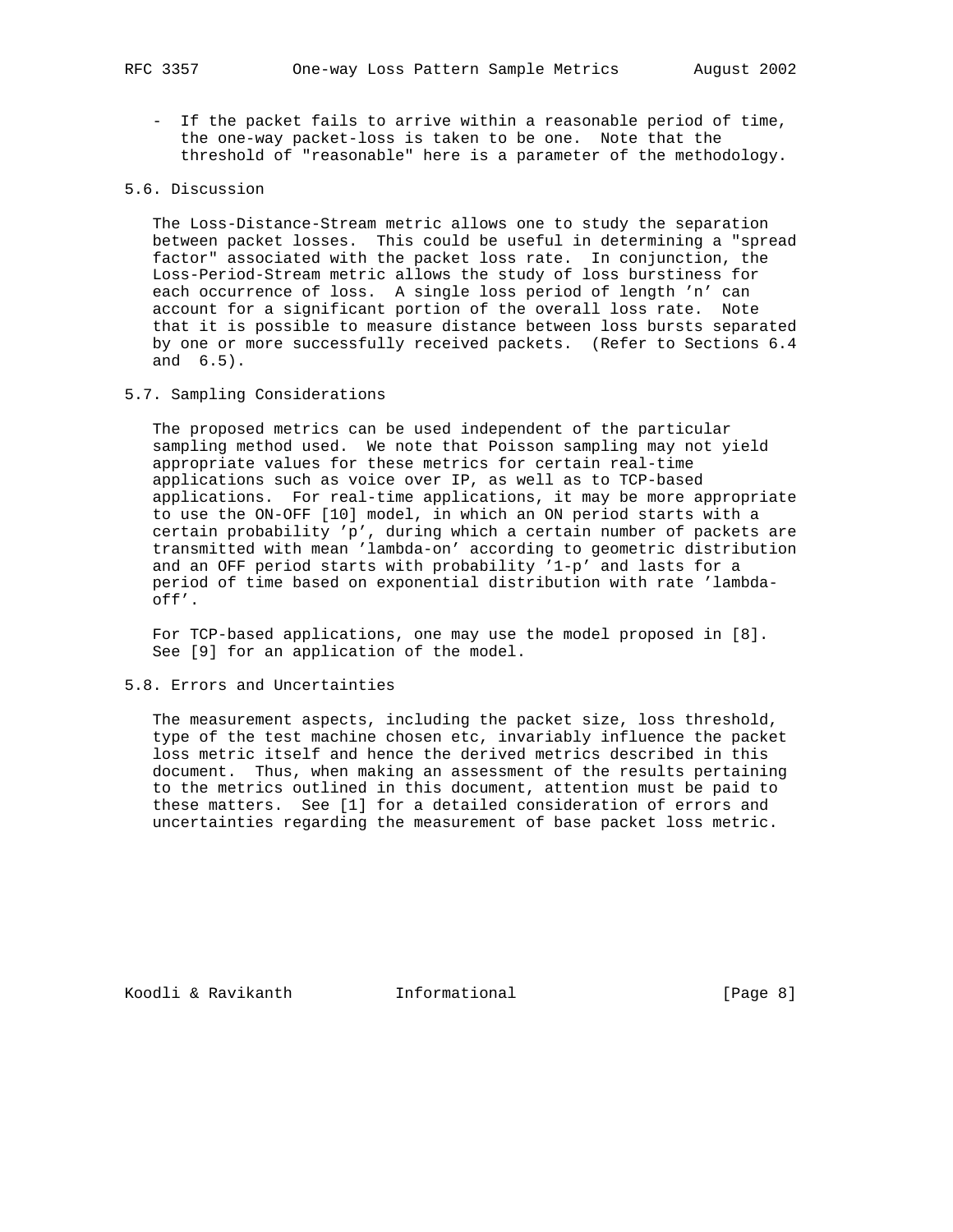# 6. Statistics

6.1. Type-P-One-Way-Loss-Noticeable-Rate

 Define loss of a packet to be "noticeable" [7] if the distance between the lost packet and the previously lost packet is no greater than delta, a positive integer, where delta is the "loss constraint".

 Example: Let delta = 99. Let us assume that packet 50 is lost followed by a bursty loss of length 3 starting from packet 125. All the three losses starting from packet 125 are noticeable.

 Given a Type-P-One-Way-Loss-Distance-Stream, this statistic can be computed simply as the number of losses that violate some constraint delta, divided by the number of losses. (Alternatively, it can also be defined as the number of "noticeable losses" to the number of successfully received packets). This statistic is useful when the actual distance between successive losses is important. For example, many multimedia codecs can sustain losses by "concealing" the effect of loss by making use of past history information. Their ability to do so degrades with poor history resulting from losses separated by close distances. By choosing delta based on this sensitivity, one can measure how "noticeable" a loss might be for quality purposes. The noticeable loss requires a certain "spread factor" for losses in the timeseries. In the above example where loss constraint is equal to 99, a loss rate of one percent with a spread of 100 between losses (e.g., 100, 200, 300, 400, 500 out of 500 packets) may be more desirable for some applications compared to the same loss rate with a spread that violates the loss constraint (e.g., 100, 175, 275, 290, 400: losses occurring at 175 and 290 violate delta = 99).

6.2. Type-P-One-Way-Loss-Period-Total

 This represents the total number of loss periods, and can be derived from the loss period metric Type-P-One-Way-Loss-Period-Stream as follows:

 Type-P-One-Way-Loss-Period-Total = maximum value of the first entry of the set of pairs, <loss period, loss>, representing the loss metric Type-P-One-Way-Loss-Period-Stream.

 Note that this statistic does not describe the duration of each loss period itself. If this statistic is large, it does not mean that the losses are more spread out than they are otherwise; one or more loss periods may include bursty losses. This statistic is generally useful in gathering first order approximation of loss spread.

Koodli & Ravikanth **Informational** [Page 9]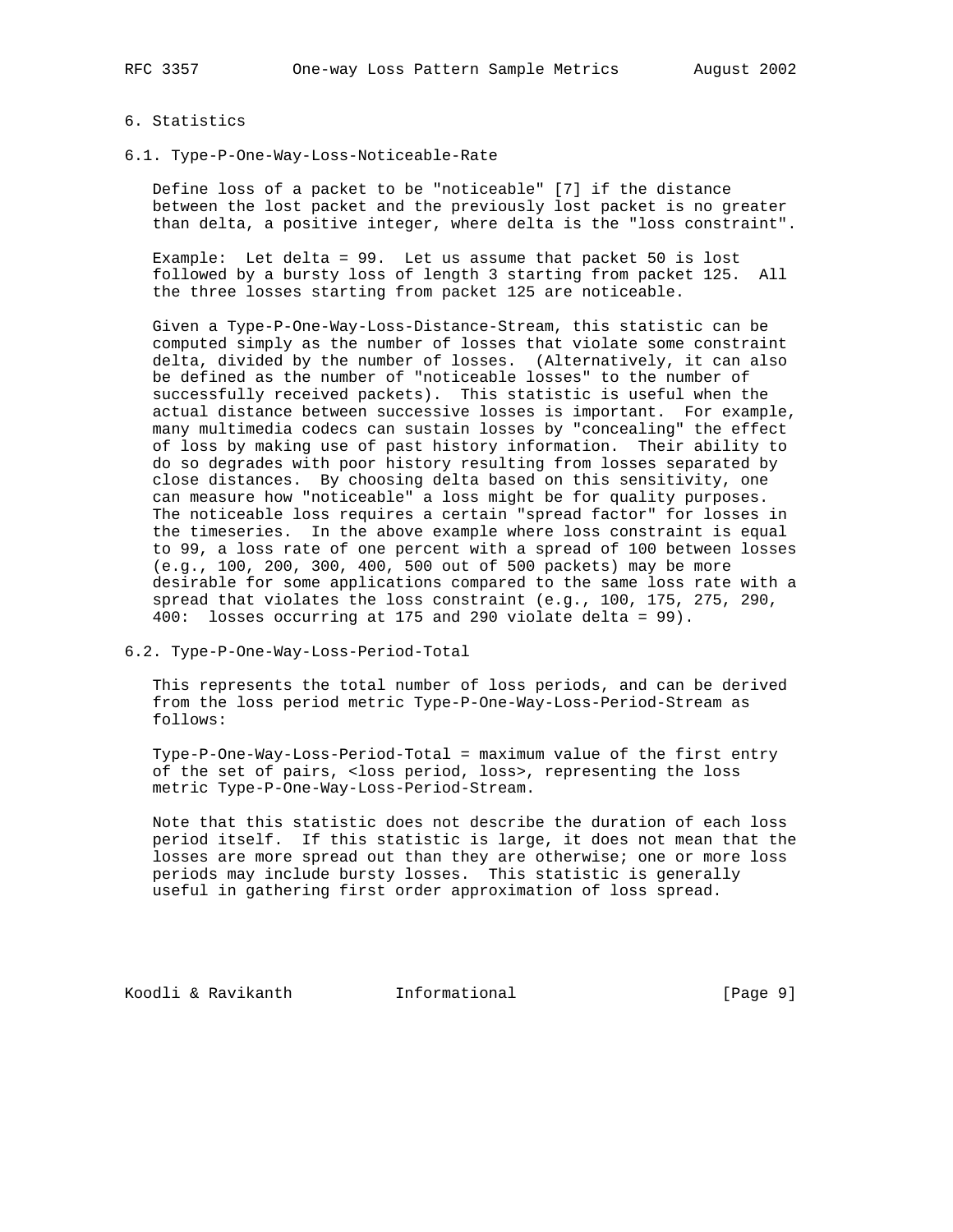6.3. Type-P-One-Way-Loss-Period-Lengths

 This statistic is a sequence of pairs <loss period, length>, with the "loss period" entry ranging from 1 - Type-P-One-Way-Loss-Period- Total. Thus the total number of pairs in this statistic equals Type-P-One-Way-Loss-Period-Total. In each pair, the "length" is obtained by counting the number of pairs, <loss period, loss>, in the metric Type-P-One-Way-Loss-Period-Stream which have their first entry equal to "loss period."

 Since this statistic represents the number of packets lost in each loss period, it is an indicator of burstiness of each loss period. In conjunction with loss-period-total statistic, this statistic is generally useful in observing which loss periods are potentially more influential than others from a quality perspective.

6.4. Type-P-One-Way-Inter-Loss-Period-Lengths

 This statistic measures distance between successive loss periods. It takes the form of a set of pairs <loss period, inter-loss-period length>, with the "loss period" entry ranging from 1 - Type-P-One- Way-Loss-Period-Total, and "inter-loss-period-length" is the loss distance between the last packet considered lost in "loss period" 'i-1', and the first packet considered lost in "loss period" 'i', where 'i' ranges from 2 to Type-P-One-Way-Loss-Period-Total. The "inter-loss-period-length" associated with the first "loss period" is defined to be zero.

 This statistic allows one to consider, for example, two loss periods each of length greater than one (implying loss burst), but separated by a distance of 2 to belong to the same loss burst if such a consideration is deemed useful. When the Inter-Loss-Period-Length between two bursty loss periods is smaller, it could affect the loss concealing ability of multimedia codecs since there is relatively smaller history. When it is larger, an application may be able to rebuild its history which could dampen the effect of an impending loss (period).

6.5. Examples

 We continue with the same example as in Section 5.4.3. The three statistics defined above will have the following values.

- Let delta = 2. In Type-P-One-Way-Loss-Distance-Stream

 $\{<0,0>, <0,1>, <0,0>, <0,0>, <0,0>, <1,1>, <0,0,0,1,1\}$ 

Koodli & Ravikanth **Informational** [Page 10]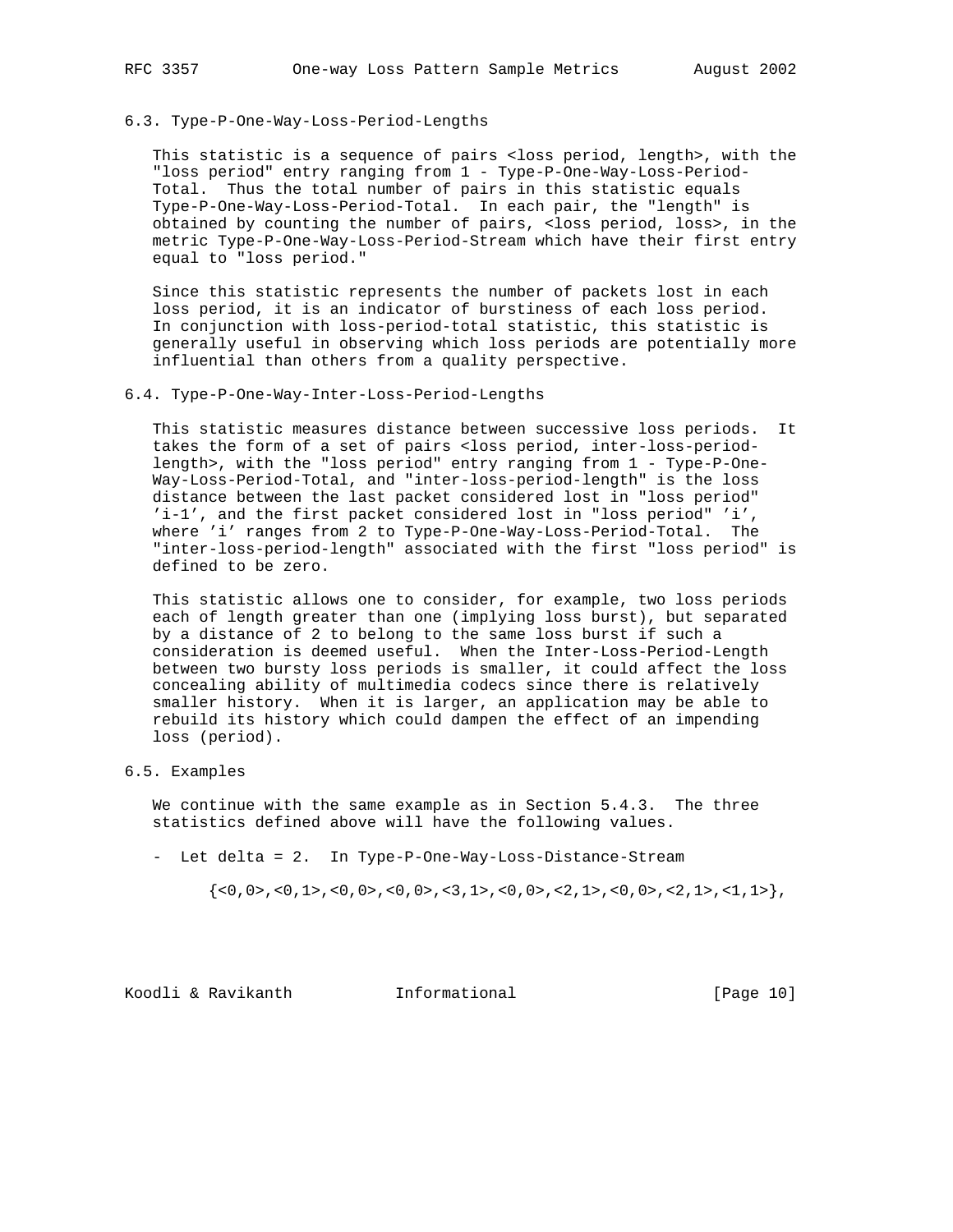there are 3 loss distances that violate the delta of 2. Thus, Type-P-One-Way-Loss-Noticeable-Rate = 3/5 ((number of noticeable losses)/(number of total losses))

- In Type-P-One-Way-Loss-Period-Stream

 $\{<0,0>, <1,1>, <0,0>, <0,0>, <0,0>, <2,1>, <0,0>, <3,1>, <0,0>, <4,1>, <4,1> \}$ 

 the largest of the first entry in the sequence of <loss period,loss> pairs is 4. Thus,

Type-P-One-Way-Loss-Period-Total = 4

- In Type-P-One-Way-Loss-Period-Stream

 $\{<0,0>, c<1,1>, c<0,0>, c<1,0>, c<0,0>, c<2,1>, c<0,0>, c<3,1>, c<0,0>, c<4,1>, c<4,1\}$ 

 the lengths of individual loss periods are 1, 1, 1 and 2 respectively. Thus,

Type-P-One-Way-Loss-Period-Lengths =

 $\{<1, 1>, <2, 1>, <3, 1>, <4, 2>\}$ 

- In Type-P-One-Way-Loss-Period-Stream

{<0,0>,<1,1>,<0,0>,<0,0>,<2,1>,<0,0>,<3,1>,<0,0>,<4,1>,<4,1>},

 the loss periods 1 and 2 are separated by 3 (5-2), loss periods 2 and 3 are separated by 2  $(7-5)$ , and 3 and 4 are separated by 2 (9-7). Thus, Type-P-One-Way-Inter-Loss-Period-Lengths =

 $\{<1, 0>, <2, 3>, <3, 2>, <4, 2\}$ 

7. Security Considerations

 Conducting Internet measurements raises both security and privacy concerns. This document does not specify a particular implementation of metrics, so it does not directly affect the security of the Internet nor of applications which run on the Internet. However, implementations of these metrics must be mindful of security and privacy concerns.

 The derived sample metrics in this document are based on the loss metric defined in RFC 2680 [1], and thus they inherit the security considerations of that document. The reader should consult [1] for a more detailed treatment of security considerations. Nevertheless, there are a few things to highlight.

Koodli & Ravikanth Informational [Page 11]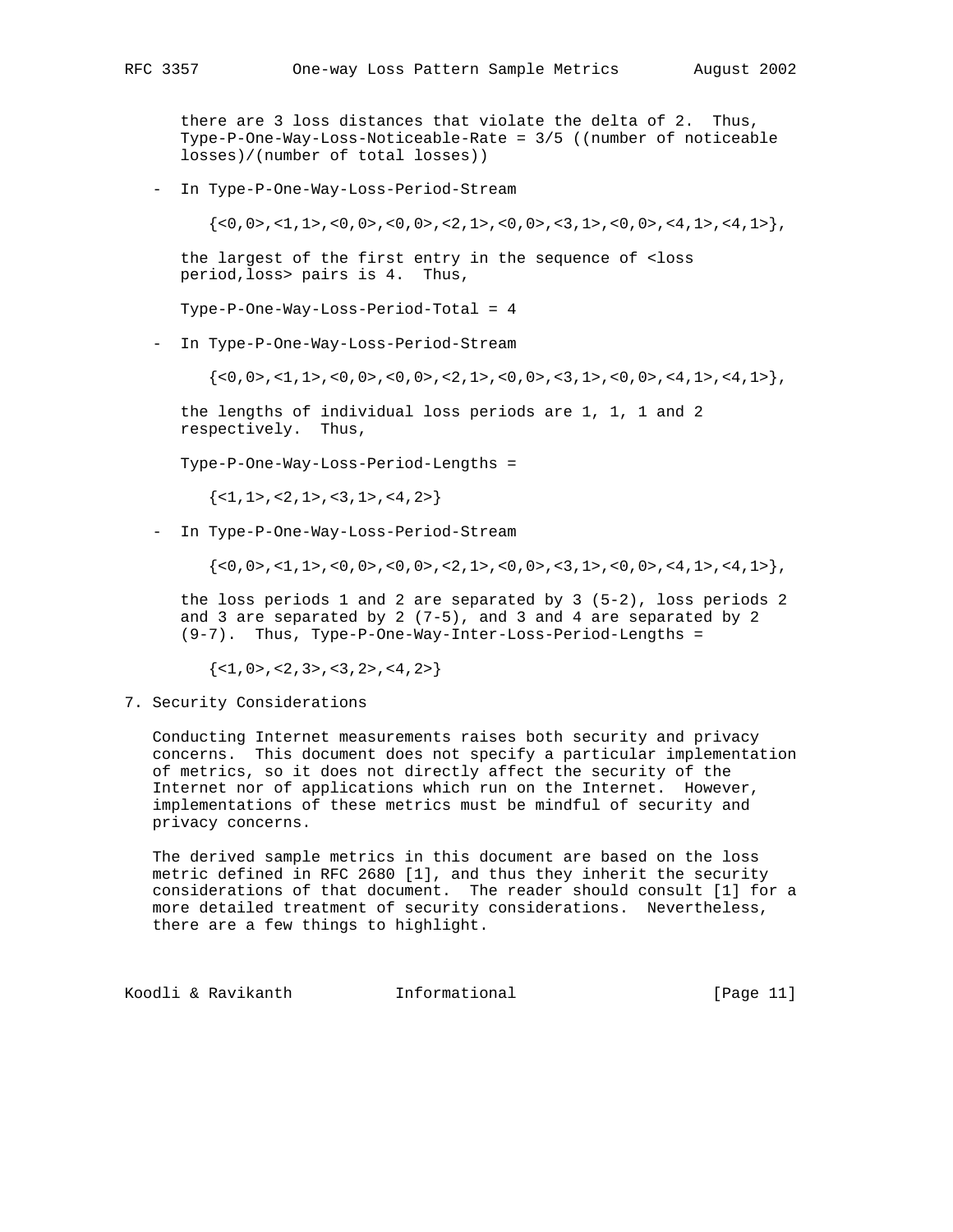# 7.1. Denial of Service Attacks

 The lambda specified in the Type-P-Loss-Distance-Stream and Type-P- Loss-Period-Stream controls the rate at which test packets are sent, and therefore if it is set inappropriately large, it could perturb the network under test, cause congestion, or at worst be a denial of-service attack to the network under test. Legitimate measurements must have their parameters selected carefully in order to avoid interfering with normal traffic in the network.

7.2. Privacy / Confidentiality

 Privacy of user data is not a concern, since the underlying metric is intended to be implemented using test packets that contain no user information. Even if packets contained user information, the derived metrics do not release data sent by the user.

7.3. Integrity

 Results could be perturbed by attempting to corrupt or disrupt the underlying stream, for example adding extra packets that look just like test packets. To ensure that test packets are valid and have not been altered during transit, packet authentication and integrity checks, such as a signed cryptographic hash, MAY be used.

8. IANA Considerations

 Since this document does not define a specific protocol, nor does it define any well-known values, there are no IANA considerations for this document.

9. Acknowledgements

 Matt Zekauskas provided insightful feedback and the text for the Security Considerations section. Merike Kao helped revising the Security Considerations and the Abstract to conform with RFC guidelines. We thank both of them. Thanks to Guy Almes for encouraging the work, and Vern Paxson for the comments during the IETF meetings. Thanks to Steve Glass for making the presentation at the Oslo meeting.

- 10. Normative References
	- [1] Almes, G., Kalindindi, S. and M. Zekauskas, "A One-way Packet Loss Metric for IPPM", RFC 2680, September 1999.
	- [2] Bradner, S., "Key words for use in RFCs to Indicate Requirement Levels", BCP 14, RFC 2119, March 1997.

Koodli & Ravikanth **Informational** [Page 12]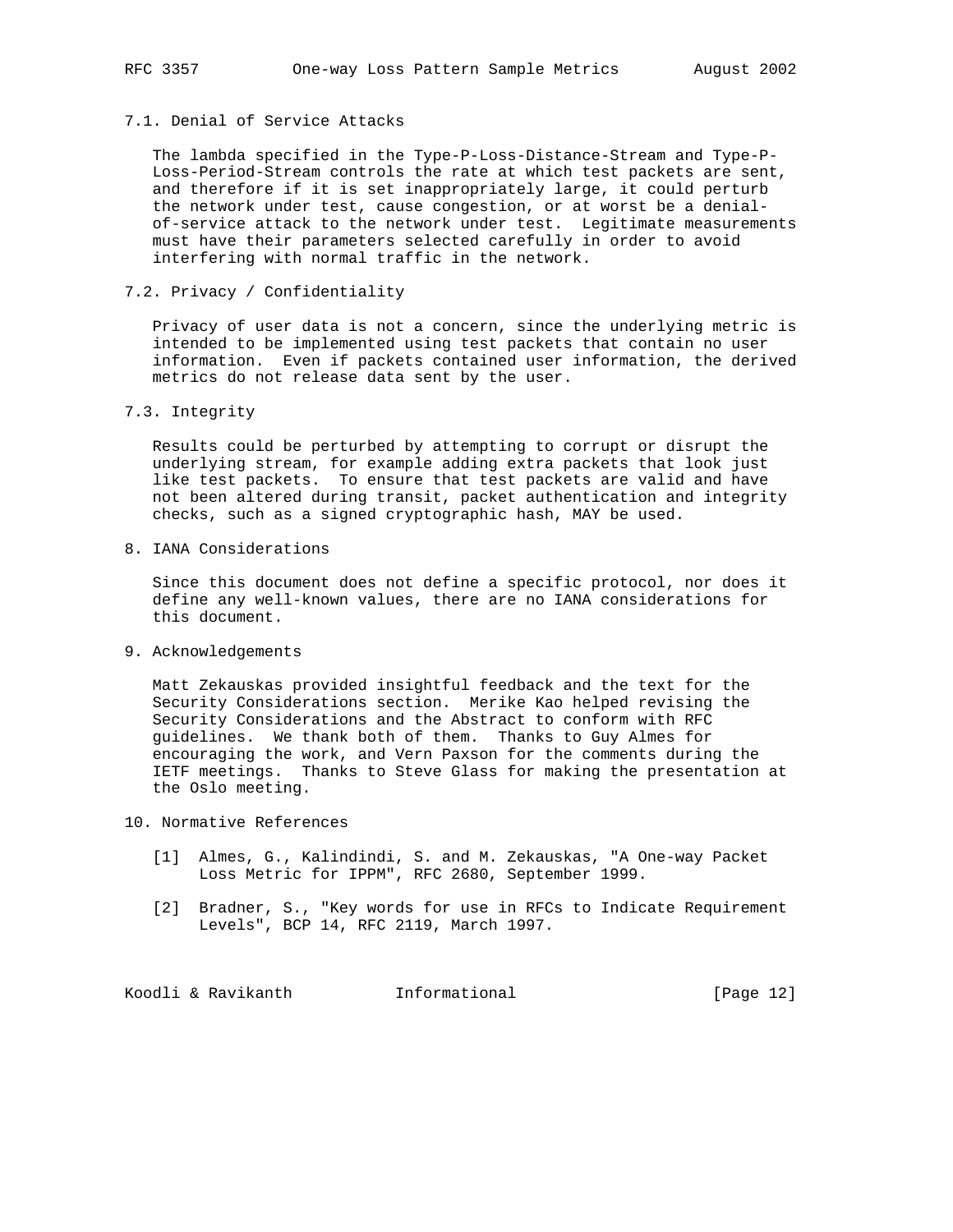- [3] Paxson, V., Almes, G., Mahdavi, J. and M. Mathis, "Framework for IP Performance Metrics", RFC 2330, May 1998.
- 11. Informative References
	- [4] J.-C. Bolot and A. vega Garcia, "The case for FEC-based error control for Packet Audio in the Internet", ACM Multimedia Systems, 1997.
	- [5] M. S. Borella, D. Swider, S. Uludag, and G. B. Brewster, "Internet Packet Loss: Measurement and Implications for End to-End QoS," Proceedings, International Conference on Parallel Processing, August 1998.
	- [6] M. Handley, "An examination of MBONE performance", Technical Report, USC/ISI, ISI/RR-97-450, July 1997
	- [7] R. Koodli, "Scheduling Support for Multi-tier Quality of Service in Continuous Media Applications", PhD dissertation, Electrical and Computer Engineering Department, University of Massachusetts, Amherst, MA 01003, September 1997.
	- [8] J. Padhye, V. Firoiu, J. Kurose and D. Towsley, "Modeling TCP throughput: a simple model and its empirical validation", in Proceedings of SIGCOMM'98, 1998.
	- [9] J. Padhye, J. Kurose, D. Towsley and R. Koodli, "A TCP-friendly rate adjustment protocol for continuous media flows over best effort networks", short paper presentation in ACM SIGMETRICS'99. Available as Umass Computer Science tech report from ftp://gaia.cs.umass.edu/pub/Padhye98-tcp-friendly-TR.ps.gz
	- [10] K. Sriram and W. Whitt, "Characterizing superposition arrival processes in packet multiplexers for voice and data", IEEE Journal on Selected Areas of Communication, pages 833-846, September 1986,
	- [11] M. Yajnik, J. Kurose and D. Towsley, "Packet loss correlation in the MBONE multicast network", Proceedings of IEEE Global Internet, London, UK, November 1996.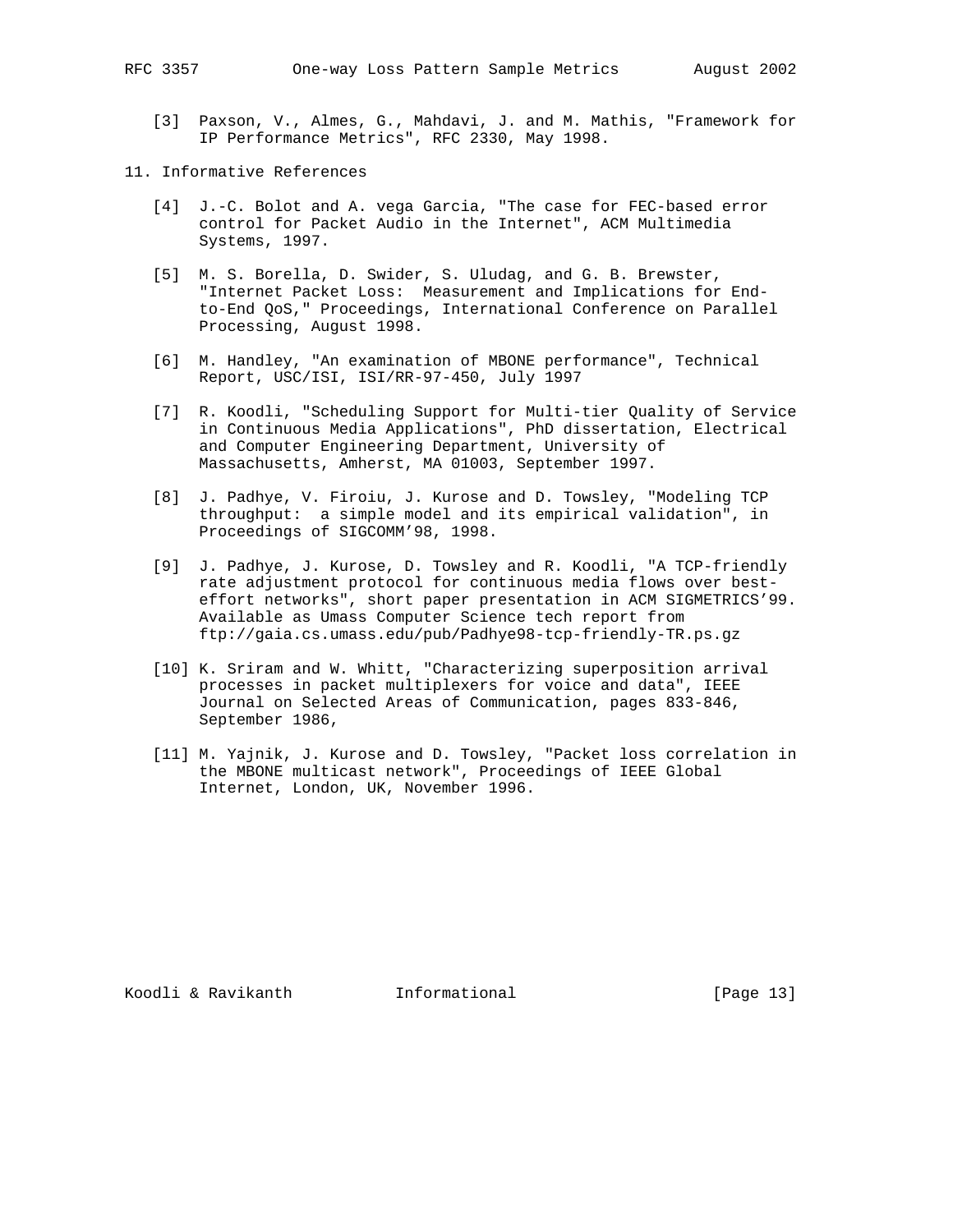Authors' Addresses

 Rajeev Koodli Communications Systems Lab Nokia Research Center 313 Fairchild Drive Mountain View, CA 94043 USA

 Phone: +1-650 625-2359 Fax: +1 650 625-2502 EMail: rajeev.koodli@nokia.com

 Rayadurgam Ravikanth Axiowave Networks Inc. 200 Nickerson Road Marlborough, MA 01752 USA

EMail: rravikanth@axiowave.com